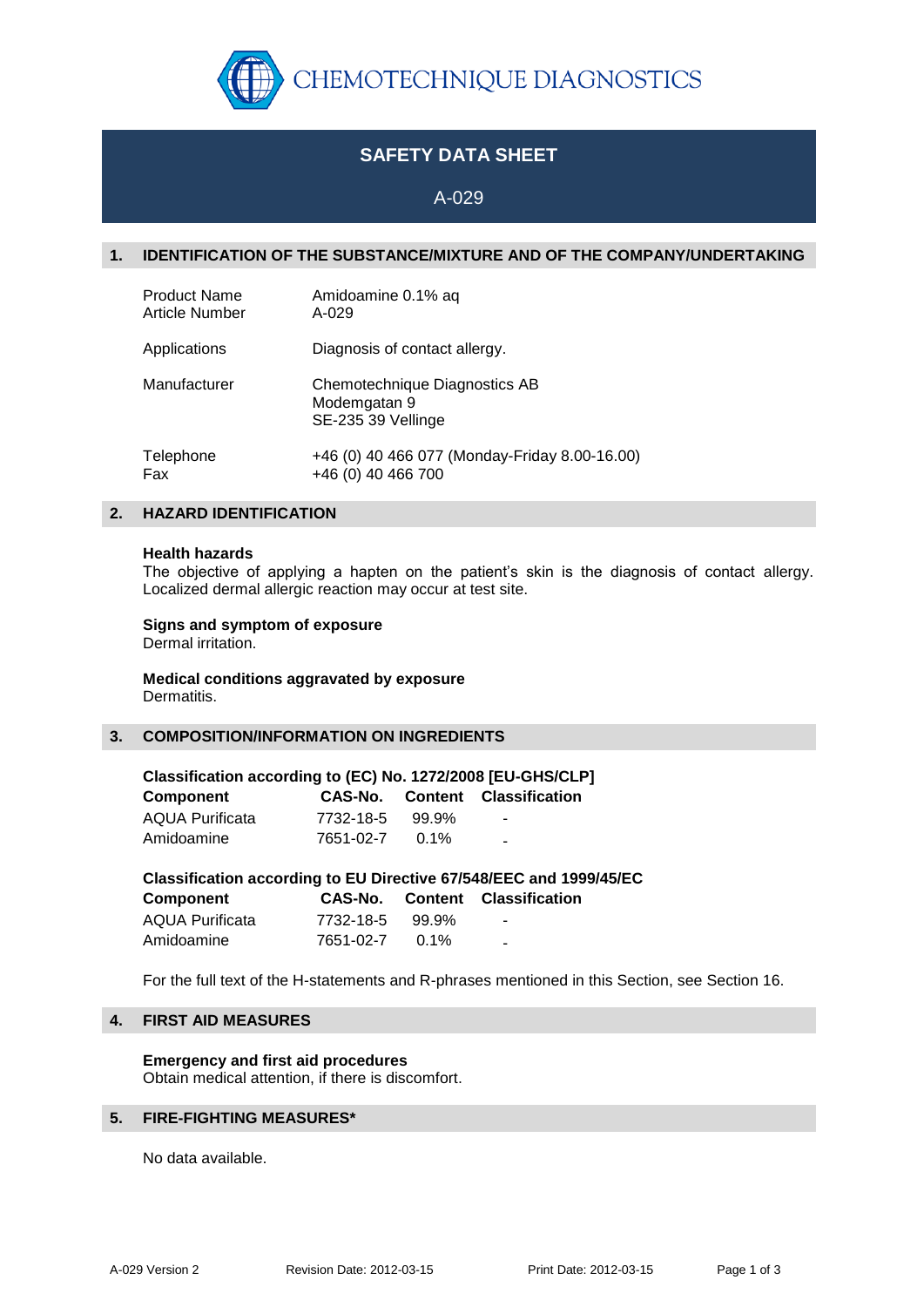

### **6. ACCIDENTAL RELEASES MEASURES**

**Steps to be taken if material is released or spilled** Contain and place in a closed container.

### **7. HANDLING AND STORAGE**

**Precautions to be taken in handling and storage** Store dark at 5-8°C. Avoid extended exposure to sunlight. Store in a well-sealed container. FOR EXTERNAL USE ONLY.

#### **8. EXPOSURE CONTROLS/PERSONAL PROTECTION**

**Respiratory protection** Not required.

**Ventilation** Local exhaust.

**Protective gloves**

Disposal gloves.

**Eye protection** Not required with normal use.

**Work/Hygienic practices**

Wash hands after each use.

# **9. PHYSICAL AND CHEMICAL PROPERTIES**

Odour **Odourless** 

Appearance Transparent, Colorless Liquid

Boiling point\* 100°C Density\*  $1.0 \text{ g/cm}^3$ 

Flash point\* No data available. Self ignition\* Product does not self ignite. Danger of explosion\* Product does not present as an explosion hazard.

\*Data is shown for AQUA Purificata only

### **10. STABILITY AND REACTIVITY**

#### **Incompability**

May react with strong oxidizing agents.

### **Stability**

Stable at recommended storage conditions.

# **Hazardous polymerization**

Will not occur.

### **11. TOXICOLOGICAL INFORMATION**

No data available.